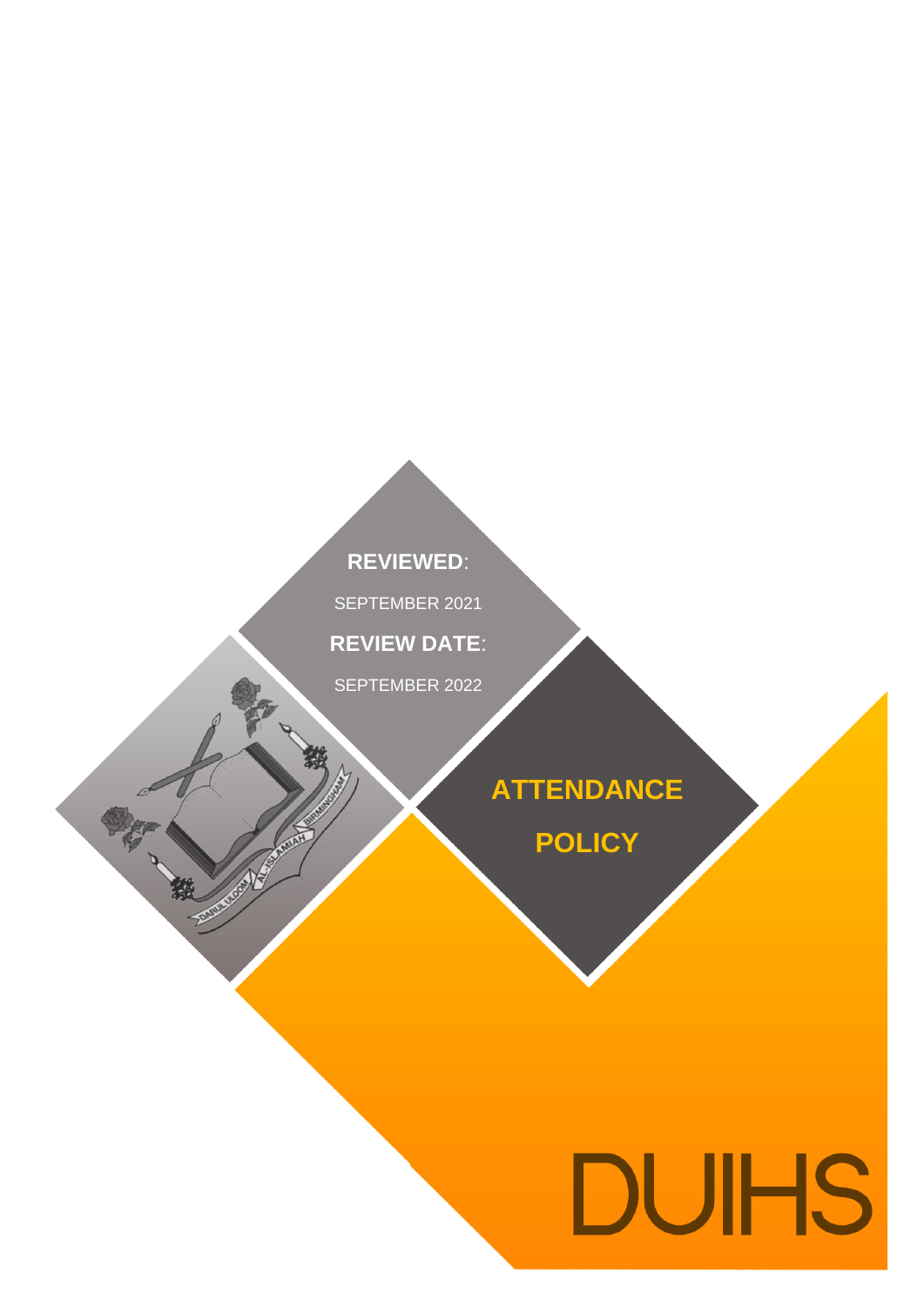

# This policy should be read in conjunction with:

- 1. Safeguarding policy
- 2. GDPR policy
- 3. Behaviour policy
- 4. Anti-bullying policy
- 5. Covid-19 Risk Assessment
- 6. KCSIE Sept 2021
- 7. DFE Children missing in education
- 8. DFE guidance for school attendance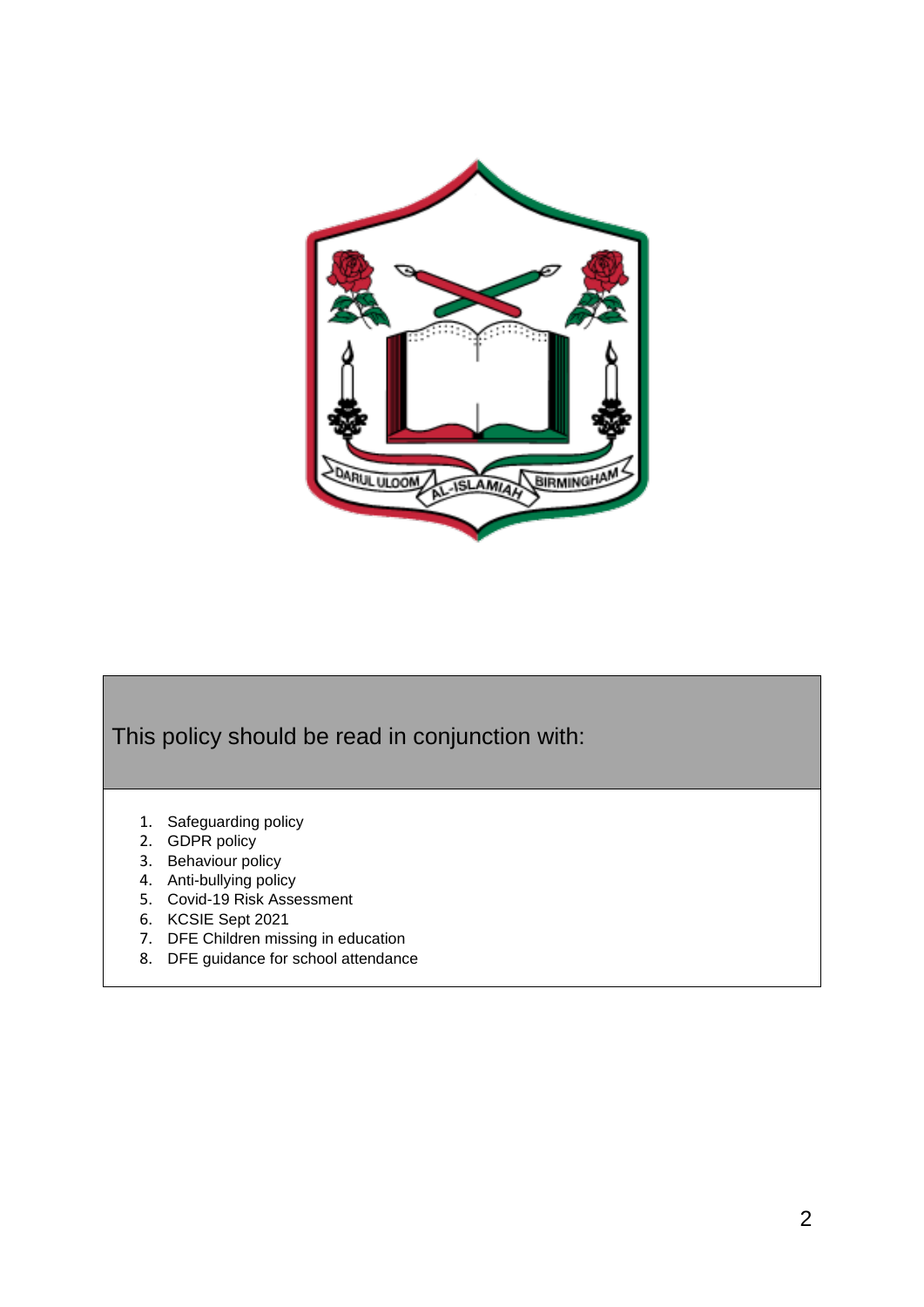# **Contents**

| Student's absence letters must be passed, promptly, to the appropriate admin staff. 8 |  |
|---------------------------------------------------------------------------------------|--|
|                                                                                       |  |
|                                                                                       |  |
|                                                                                       |  |
|                                                                                       |  |
|                                                                                       |  |
|                                                                                       |  |
|                                                                                       |  |
|                                                                                       |  |
|                                                                                       |  |
|                                                                                       |  |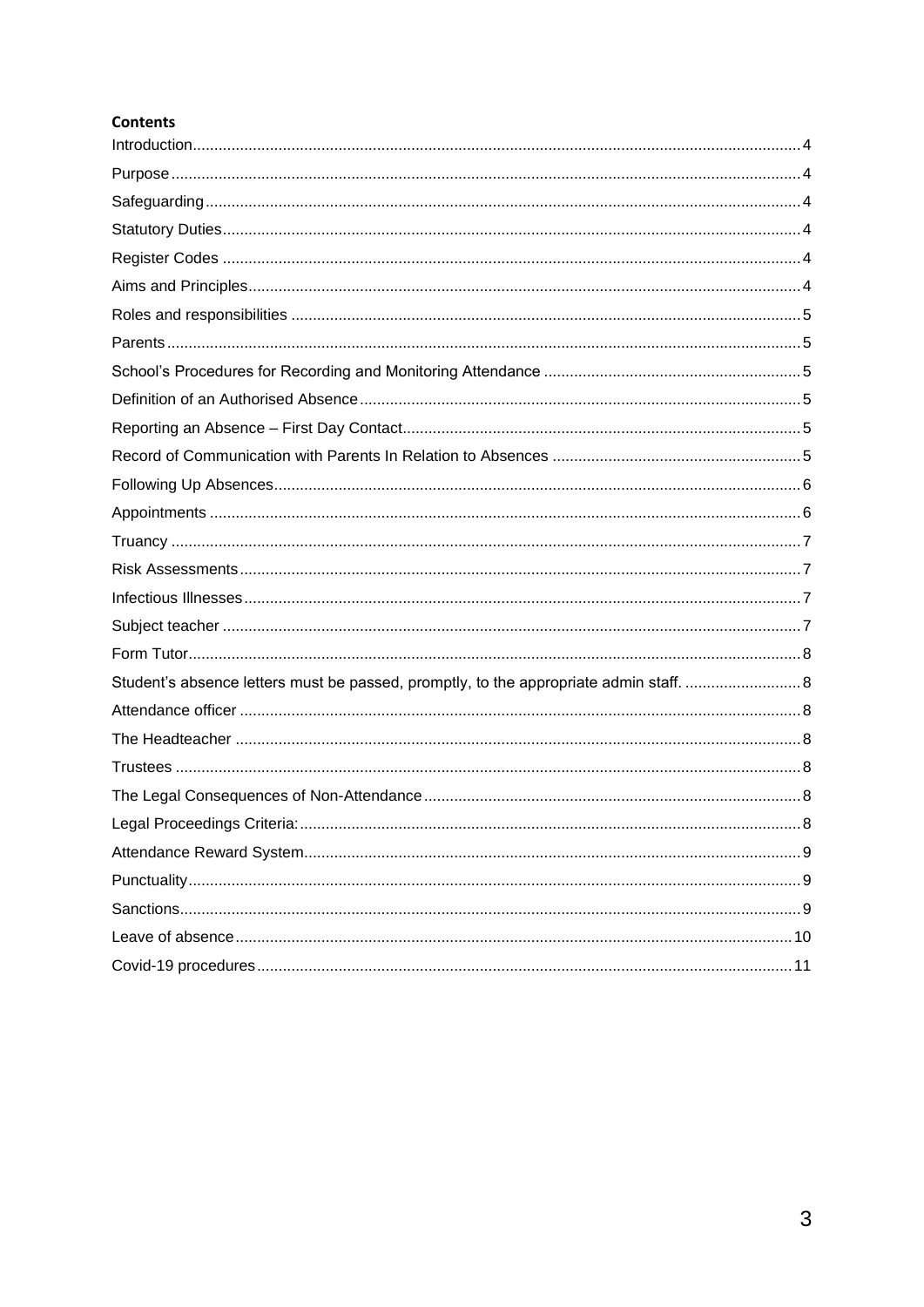#### <span id="page-3-0"></span>**Introduction**

*The Prophet Muhammad (peace be upon him) said: "The seeking of knowledge is obligatory for every Muslim."* - Al-Tirmidhi, Hadith 74

"*One who treads a path in search of knowledge has his path to Paradise made easy by God…"* - Riyadh us-Saleheen, 245

#### <span id="page-3-1"></span>**Purpose**

This policy is in place to ensure that students receive a full-time education which maximises the opportunities for each student to realise his true potential and supports the raising of standards of achievement. We will endeavour to provide a welcoming, caring environment, whereby all students thrive and work with students and families to enable each student to attend the Darul Uloom regularly and punctually.

The Darul Uloom will establish an effective system of incentives and rewards which acknowledges the efforts of students to improve their attendance and timekeeping but we will challenge those students and parents who give low priority to attendance and punctuality. To meet these objectives, we will establish an effective and efficient system of communication with students, parents and appropriate agencies to provide mutual information, advice and support.

#### <span id="page-3-2"></span>**Safeguarding**

Students may be at risk if they do not attend school regularly. Safeguarding the interests of students is everyone's responsibility within the context of this school. Failing to attend school on a regular basis will be considered a safeguarding matter.

If school staff have any safeguarding concerns regarding a student's absence, particularly on repeated occasions, then the school's normal safeguarding procedures must be followed (See 'Safeguarding Policy'). They should use their professional judgement and knowledge of the individual student to decide as to whether welfare concerns should be escalated.

# <span id="page-3-3"></span>**Statutory Duties**

The Education Act 1996 requires parents or guardians to ensure their children receive full time education by regular attendance at a school or by other arrangements. Parents have the responsibility for making sure their children attend the Darul Uloom and on time.

# <span id="page-3-4"></span>**Register Codes**

Students' attendance will be marked using an electronic system (HUB) and the government's suggested codes will be used (see Appendix 1). The school is responsible for recording student attendance twice a day, one at the start of the morning sessions and once during the afternoon session.

# <span id="page-3-5"></span>**Aims and Principles**

It is a legal responsibility for the school to: - Record absences and late arrivals on a student's annual report, - Inform the Local Education Authority if a student does not attend regularly.

- 1. The school will inform the appropriate Local Education Authority if:
	- A student has a low attendance of 85% or below, or
	- A student has been absent without authorisation from the school for ten or more school days consecutively.
- 2. The school will liaise with outside agencies, such as the Education Welfare Service, as required in order to ensure that all students attend school regularly.
- 3. The school will communicate to parents its expectation with regards to student attendance regularly.
- 4. Students will be encouraged to strive for high levels of attendance by using the Rewards Systems.
- 5. The school will endeavour to improve the overall percentage of students' attendance
- 6. The school will endeavour to reduce the level of persistent absence (PA)
- 7. The school will endeavour to make attendance and punctuality a priority for all those associated with the school including students, parents, teachers and trustees.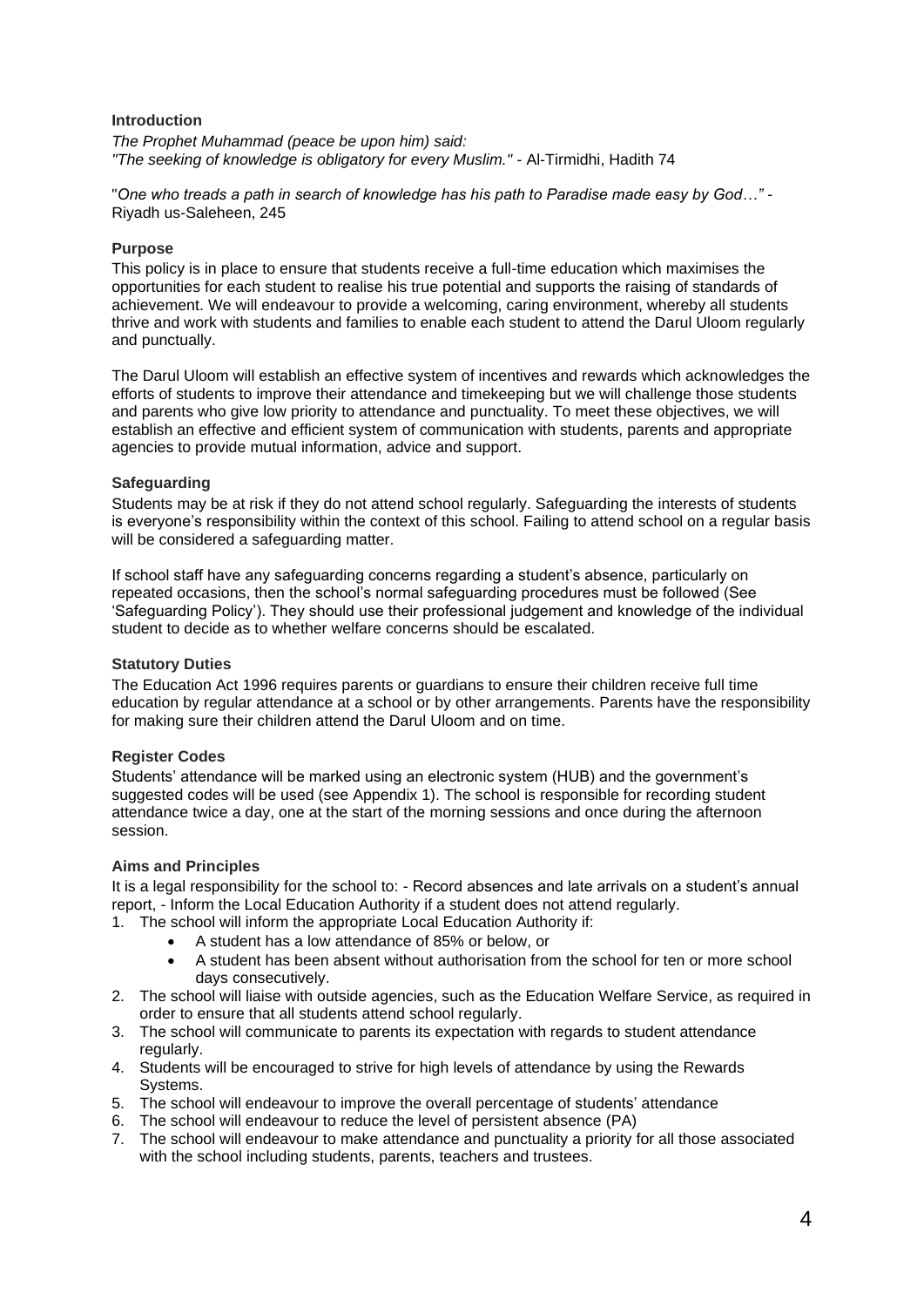- 8. The school will endeavour to develop a framework which defines agreed roles and responsibilities and promotes consistency in carrying out designated tasks.
- 9. The school will endeavour to provide support, advice and guidance to parents and students
- 10. The school will endeavour to develop a systematic approach to gathering and analysing attendance related data

# <span id="page-4-0"></span>**Roles and responsibilities**

The Darul Uloom expects all students to be punctual and maintain high levels of attendance. All students should arrive on time and ready to learn.

# <span id="page-4-1"></span>**Parents**

Parents/carers are expected to know what absences are acceptable. Any absence will only be authorised at the discretion of the Headteacher. Parents should be aware of the legal consequences of non-attendance (see below). Parents/carers should be aware that poor punctuality may result in an unauthorised absence being recorded which could lead to intervention by the Education Welfare Service.

The school follows the Department for Education (DfE) regulations and guidance. Regular school attendance is a legal responsibility on parents. The School is required by law to record absences and late arrivals on a pupil's annual report. We expect our pupils to have an attendance percentage record of over 95%. Independent schools must notify the Local Education Authority if a pupil does not attend regularly. *The School will notify the appropriate local authority if a pupil has a low attendance of 85% or below, or if they are absent continuously without the School's authorisation for ten or more school days (as per Birmingham Local Authority Safeguarding Guidance on Missing Children). The school will follow local authority guidance fully regarding this matter.*

# <span id="page-4-2"></span>**School's Procedures for Recording and Monitoring Attendance**

# <span id="page-4-3"></span>**Definition of an Authorised Absence**

An 'authorised absence' is where the school has either given approval in advance for a student to be absent, or the school has accepted an explanation offered afterwards by parents as satisfactory justification.

- Acceptable reasons for absence are usually limited to illness or bereavement.
- It is the decision of the school as to whether an explanation for an absence is satisfactory or not.

# <span id="page-4-4"></span>**Reporting an Absence – First Day Contact**

The purpose of the 'First Day Contact' is to:

- Enable parents to inform the school at the earliest opportunity that their child is unable to attend school, the reason for this and the expected date of return.
- Enable the school to contact parents to notify them that their child has not arrived to school.
- Registers will be checked by the 'Attendance Officer' no later than 9.30am and students who are 'first day absent' will be identified.
- If the parents of a student who is 'first day absent' have not already contacted the school, the Attendance Officer will contact the parents via telephone on the same day by 10.00am. If contact has been unsuccessful, a text message and/or email will be sent to the parents requesting them to call the school immediately to explain their child's absence.
- An absence will remain unauthorised until a valid explanation provided by the parents has been accepted by the school.
- If a student arrives in school after 9:30am, he will be recorded as absent for the morning session. The only common exceptions are travel disruption due to an accident or severe weather conditions.

# <span id="page-4-5"></span>**Record of Communication with Parents In Relation to Absences**

- For the complete duration of absence, parents are required to provide a valid explanation. This can be given in the following ways:
	- Telephone the school office.
	- Email the school office.
	- Write a letter or a note addressed to the school's attendance officer (which must be clearly signed and dated).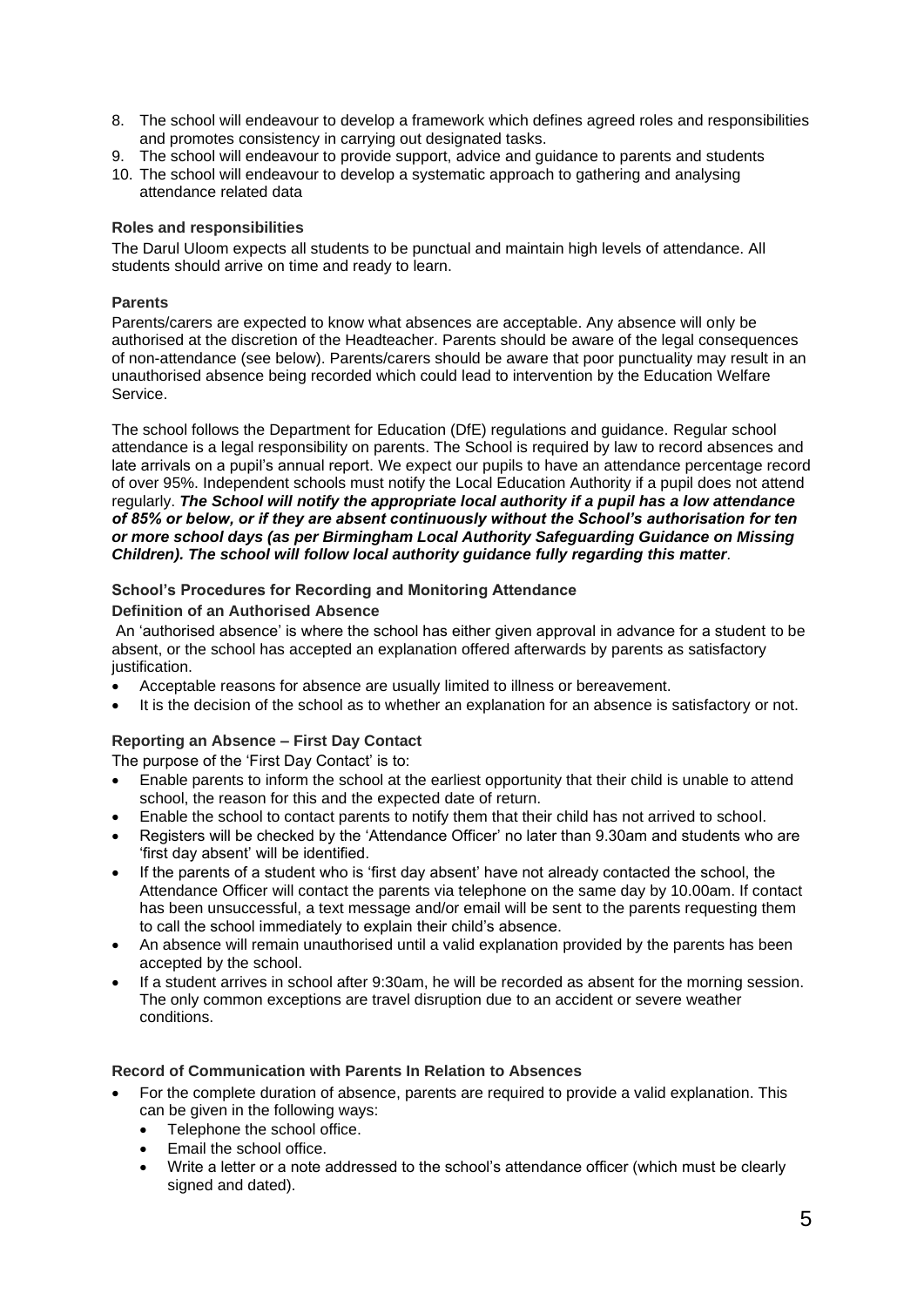- An appointment letter for medical or dental treatment should be shown to the attendance officer in advance.
- A letter inviting a student to an interview or an assessment linked to employment prospects, further education or transfer to another educational establishment should be shown to the attendance officer in advance.
- On the 3rd day of a student returning to school after an absence, the Attendance Officer will inform the Head if an explanation for his absence has still not been provided to the school.

#### <span id="page-5-0"></span>**Following Up Absences**

| Day of Absence:      | Follow up:                                                                                                                                                                                                                                                                                                                                                                                                                                                                                                                  |
|----------------------|-----------------------------------------------------------------------------------------------------------------------------------------------------------------------------------------------------------------------------------------------------------------------------------------------------------------------------------------------------------------------------------------------------------------------------------------------------------------------------------------------------------------------------|
| $1st$ day            | If parents have not already contacted the school, a member of the office staff will<br>contact the parents via telephone on the same day by 10.00am. If contact has<br>been unsuccessful, a text message and/or email will be sent to the parents<br>requesting them to call the school immediately to explain their child's absence.                                                                                                                                                                                       |
| 3rd day              | If the student is absent for 2 days and the office has failed to contact parents,<br>then the Attendance Officer will inform a member of the SLT. The SLT will send a<br>letter to parents (by recorded delivery) urging them to notify the school of the<br>reason for their child' absence.<br>If the parents have still not contacted the school within three school days on the                                                                                                                                         |
|                      | date of the letter, the Attendance Officer will inform the Head teacher.                                                                                                                                                                                                                                                                                                                                                                                                                                                    |
| 11 <sup>th</sup> day | If the school has NOT been able to trace the child after 10 days, the Attendance<br>Officer will notify the CME (Children Missing Education) department of the local<br>authority. The Head Teacher will send a second letter to parents (by recorded<br>delivery) urging them to notify the school of the reason for their child' absence.<br>If the parents have still not contacted the school within two school days on the<br>date of the letter, the student may be removed from the school's admissions<br>register. |
| 20 <sup>th</sup> day | If the school has NOT been able to trace the child after 20 days, then the school<br>will remove the child's name from its roll on the 21st day. The Attendance Officer<br>will report the student to the CME (Children Missing Education) department of the<br>local authority as "missing."                                                                                                                                                                                                                               |

# <span id="page-5-1"></span>**Appointments**

Parents/carers are asked to inform the school of any barriers to their child attending the school. The Darul Uloom asks that all parents/carers inform the School Office on their child's first day of absence. Missing registration for a medical or dental appointment will be recorded as an 'authorised absence.' In cases where it is not possible for parents to make appointments out of school hours, students should only be out of school for the minimum amount of time necessary for the appointment. *To take the rest of the day off, before or after a dental appointment, will NOT be accepted as a valid explanation for an absence* 

Medical evidence may be requested by the school if non-attendance is due to illness or medical appointments. It is a legal responsibility of parents to ensure their child attends school every day of the school year. The only circumstances in which they may be absent are as follows:

- **1. The student is so unwell that they cannot cope with being at school.** In such cases, it is hoped that absence will be as short as possible to avoid impact on learning and progress. Parents/guardians are asked to telephone the School on the first morning of illness and on every subsequent day that a student needs to be off school ill.
- **2. The student has an urgent and serious medical appointment which cannot be arranged outside of the school day.** We normally expect, where possible, that routine and non-urgent appointments will be made during the school holidays or for after the end of the school day.
- **3.** If a student is absent for ten or more consecutive days due to a health related issue, the parent must provide the school with medical evidence. This can take the form of doctor's notes, prescriptions or appointment cards.
- **4.** For a prolonged absence of ten or more consecutive days due to a medical reason or bereavement, the attendance officer will liaise with the wellbeing officer and subject teachers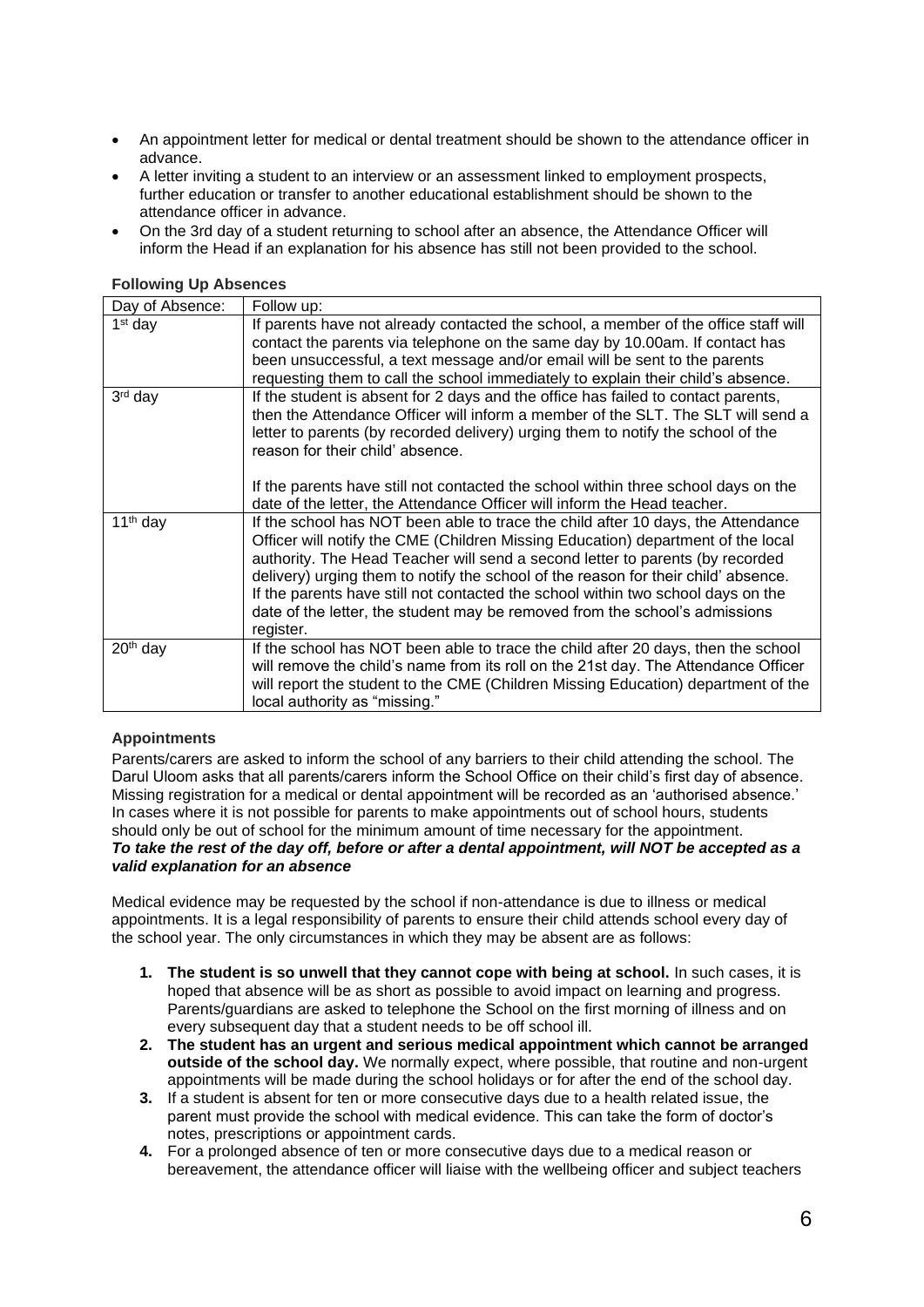to support the student and ensure that he is able to catch up with any missed work. He will also be provided with any other information, such as a trip letter, which was shared with students and/or parents during his absence.

- **5. Unavoidable family and other holidays/visits abroad during term time that have been authorised by the Headteacher.** Students have 13 weeks' holiday per year, and should not therefore be missing time from school. In unavoidable circumstances where a student needs to be away during term time, parents/guardians are asked to write to the Headteacher at least six weeks in advance or as soon as possible beforehand to seek permission. Such absences cannot exceed 3 days. Permission is discretionary and will not always be granted except in exceptional circumstances. The student should also see their teachers for appropriate work to reduce impact on learning and progress.
- **6. The school authorises a student's absence for reasons other than those stated above**. This could include visits, work experience, residential trips, bereavement or other life crises. It is vital that families inform school of any difficult circumstances for a student that may lead to absence.

A student's attendance record may be identified as a cause for concern if:

- Absence on a particular day of the week is repeated on a regular basis.
- Several days of absence due to medical appointments.
- Student fails to return to school at the end of an 'authorised' leave of absence.
- Student goes on holiday without gaining school permission.
- Student regularly arrives late to school.
- Student's attendance falls below 90%.

For any of the above circumstances, the parents may be invited to a meeting with a member of the SLT and/or Head teacher to discuss the matter. Following the meeting, significant improvements in the child's attendance record will be expected to be made and this will be monitored by the attendance officer.

If the student's attendance remains a cause for concern, then the parents may be asked to withdraw their child from the school. This is at the Head Teachers discretion.

The school will work in partnership with external support agencies by providing relevant information, in accordance with current data protection regulations, to support families where there are serious concerns regarding attendance.

# <span id="page-6-0"></span>**Truancy**

Truancy from school will be recorded as an unauthorised absence and will also warrant a sanction of a serious nature (see 'Behaviour & Discipline Policy'). Truancy includes a student failing to attend a lesson without the prior permission of the teacher or if a student leaves the school site at any point of the school day without prior authorisation from the school.

#### <span id="page-6-1"></span>**Risk Assessments**

A risk assessment will be carried out for any student who returns to school after a prolonged period of absence due to ill health.

#### <span id="page-6-2"></span>**Infectious Illnesses**

All cases of infectious illness in the home should be reported to the school immediately by telephone to allow school to make a decision on whether to inform other parents of the risk, should there be more than three cases in school. If a student has been absent with an infectious illness, parents should send in a medical certificate on his return. This should state the nature of the illness and it should certify that the student is free from the infection. This will be especially necessary with Covid-19 related matters, with symptomatic pupils or those in contact with a Covid-19 positive returning after a 10-day isolation period and those diagnosed with the illness after a 14-day isolation period.

#### <span id="page-6-3"></span>**Subject teacher**

The Darul Uloom expects all subject teachers to encourage punctuality through the appropriate meeting and greeting of groups. All lateness to lessons must be challenged appropriately. Subject teachers should support students who are returning to the school following an absence by ensuring that adequate resources are provided for their positive re-integration. Subject teachers are expected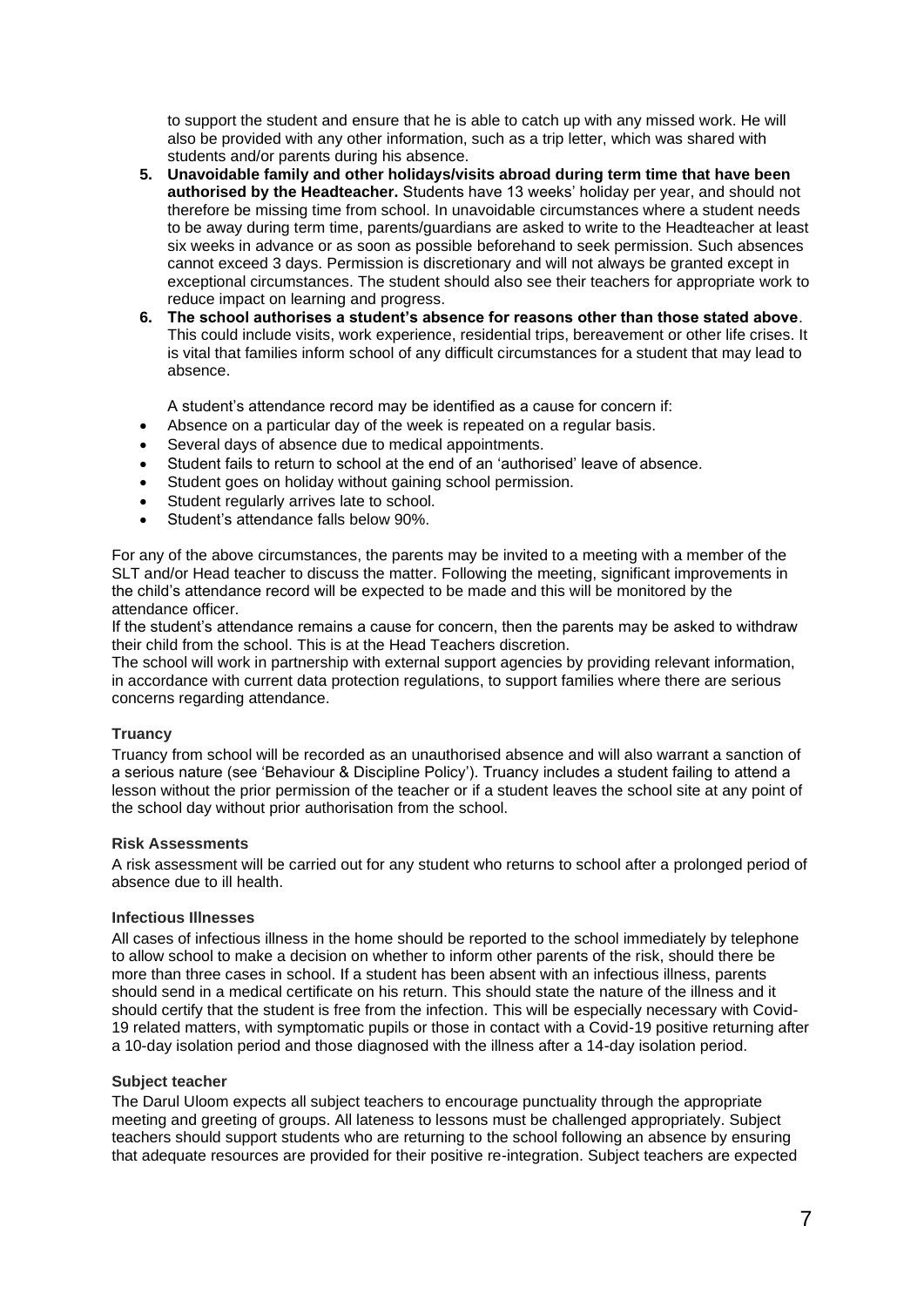to monitor their class attendance and identify patterns and report any concerns to the students Personal Tutor. The link between attendance and attainment should be actively promoted.

#### <span id="page-7-0"></span>**Form Tutor**

The school expects all form tutors to support the regular attendance of their students by addressing any barriers that may prevent their good attendance. Having analysed data, tutors should set realistic attendance targets with each member of the tutor group. Tutors are expected to encourage good punctuality. All assemblies must address attendance and PTs must ensure that % attendance for each student is printed off and given to students. Discussion around attendance and personal targets must then take place.

#### <span id="page-7-1"></span>**Student's absence letters must be passed, promptly, to the appropriate admin staff.**

Tutors are expected to act on the attendance data to monitor the attendance of their students and report any concerns to the Inclusion Leader and parents. Tutors should support students who are returning to the school following an absence.

#### <span id="page-7-2"></span>**Attendance officer**

The attendance officer will implement intervention strategies in consultation with the Headteacher and form tutors for all students with attendance figures below 90%. With tutors, the attendance officer should set attendance targets for each tutor group. It is the responsibility of the attendance officer to promote and celebrate good attendance through the use of the school's reward system.

#### <span id="page-7-3"></span>**The Headteacher**

The Headteacher, alongside the attendance officer, is expected to promote the regular attendance of students by addressing any barriers that may prevent good attendance. The Headteacher should rigorously monitor attendance and liaise, regularly with the school's attendance officer. Attendance should appear as an item on SLT/staff meetings to allow staff to monitor the progress made towards the meeting of agreed attendance targets. It is the responsibility of the Headteacher to oversee the school's attendance policy and practice.

In collaboration with other relevant staff, the Headteacher will monitor, evaluate and review the policy and its impact annually. All attendance related action will be recorded in the school's termly report. The Headteacher will produce an annual report to trustees on matters of attendance.

# <span id="page-7-4"></span>**Trustees**

The school's trustees should monitor and evaluate attendance and ensure the policy is carried out. Authorised and unauthorised absence

It is the Headteachers decision whether an absence is authorised or unauthorised. A telephone call on the first day of absence followed by a letter on return from parents/carers does not in itself authorise an absence; only the school's acceptance of the explanation authorises the absence.

# <span id="page-7-5"></span>**The Legal Consequences of Non-Attendance**

Legal proceedings and Penalty Notices have been introduced to try and ensure the regular attendance of children in education, this is in line with Birmingham City Council's 'Fast Track' Legal Proceedings Legal proceedings will be considered after the School have tried to engage with, and offer support to, a family of a student who has attendance issues.

If the poor/non-attendance of a student is not resolved the school may decide to take legal action against the parents or responsible adult of the child. If found guilty by a Magistrate a parent/responsible adult could be fined up to £2,500, or a Parenting Order could be issued, which lasts for up to a year.

#### <span id="page-7-6"></span>**Legal Proceedings Criteria:**

- Concerning levels of absence either authorised or unauthorised (once a year schools should send the 'School Attendance' whole school letter to parents by pupil post, email, or by placing it on their website/in their prospectus)
- The pupil has at least one session of unauthorised absence Early Help has been refused (this includes 'no response' to attempts by the school to engage the family); the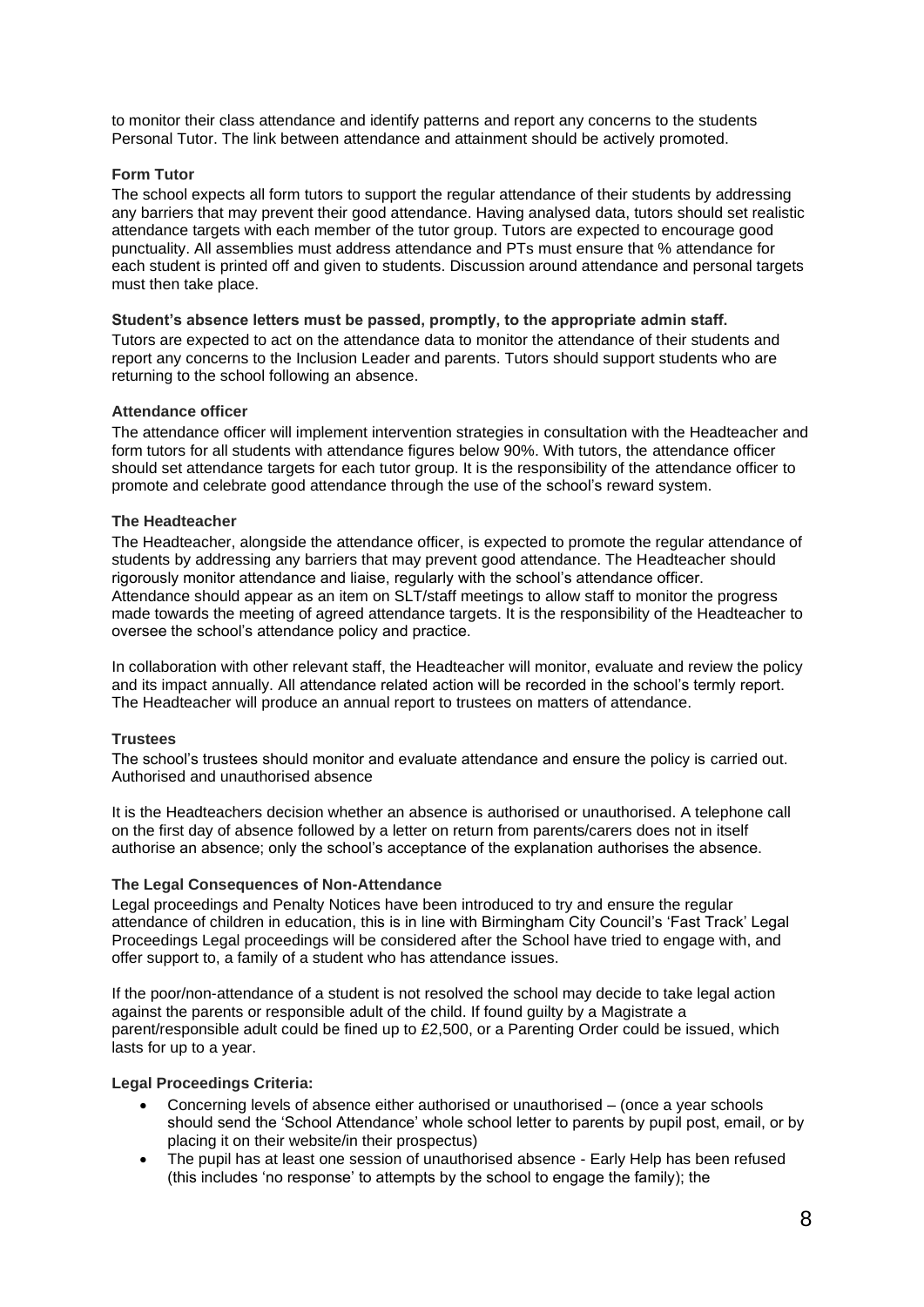circumstances of the family do not meet the threshold for Early Help/Social Care support; Early Help/Social Care strategies have not resulted in sustained attendance improvement

- The pupil has further unauthorised absence adding up to at least 10 sessions in total over the previous 12 calendar months
- The pupil has a minimum of 10 further sessions of unauthorised absence within 12 school weeks of the warning notice being issued
- Penalty Notices

The School can seek support from the Education Legal Intervention Team (ELIT) for parents who are not actively trying to support/improve their child's attendance. The FAST TRACK procedure will be initiated and followed with the hope that attendance will improve. Failure to see any improvements could result in fixed penalty notices being issued.

# <span id="page-8-0"></span>**Attendance Reward System**

Good attendance is recognised and rewarded at the school. The attendance rewards form part of the whole school rewards system where good attendance and punctuality is rewarded at regular intervals. Students maintaining 100% attendance will be given extra recognition. Attendance focusses weeks once every half term where 100% attendance and good punctuality will be celebrated.

#### <span id="page-8-1"></span>**Punctuality**

Key Principles:

School The school strongly discourages late arrival to school and will seek an explanation from the parent. All students are expected to attend school on time as it teaches them self-discipline and time management. It also ensures a calm and orderly start to the school day. The school will communicate to parents its expectation with regards to the punctuality of students regularly.

It is the responsibility of parents to ensure that their child attends school on time. Every student is expected to be at school for 8.25am (8.30am is the start of the first lesson). Class teachers are expected to be in their positions at 8.20am. Students are encouraged to go to their first lesson from 8:25am onwards. First lesson starts at 8.30am and all students will be formally registered at this time, registers will be closed at 10am.

If a student arrives after morning registration has ended:

- He needs to sign the "Late Book" at reception and proceed quickly to his lesson.
- He will be registered by the Attendance Officer at the main reception.

A record of late comers and reason for lateness will be kept and discussed weekly by the attendance officer and SLT/form tutors. Any student lateness will be recorded and patterns of lateness will be analysed and intervened.

#### <span id="page-8-2"></span>**Sanctions**

Students who are regularly late to school will be addressed using the Behaviour Management System:

 $1<sup>st</sup>$  late  $-1<sup>st</sup>$  warning

2<sup>nd</sup> late – 2<sup>nd</sup> warning - which will ultimately lead to stay back after school 20-45 minutes 3 rd late – 1 HUB referral

A record of lateness will be kept by Attendance Officer who will notify (by email) the behaviour officer/SLT/Head when a student needs to be issued with a behaviour referral.

Attendance Officer will provide a regular report of punctuality to the SLT who will be alert to patterns of late arrival and take the appropriate action to address it. For example, parents of students who are persistently late will be invited to school to discuss the reasons for their child's persistent lateness and to set appropriate targets.

We are frequently asked to comment on punctuality for employment. Further Education and Higher Education references – a record of poor punctuality may affect this.

Application for Leave of Absence Due to Exceptional Circumstances

The School does not normally authorise absence for holidays in term-time and strongly discourages parents from making such requests.

Leaves of absence will not be authorised if:

• ...the pupil's attendance is below than 95%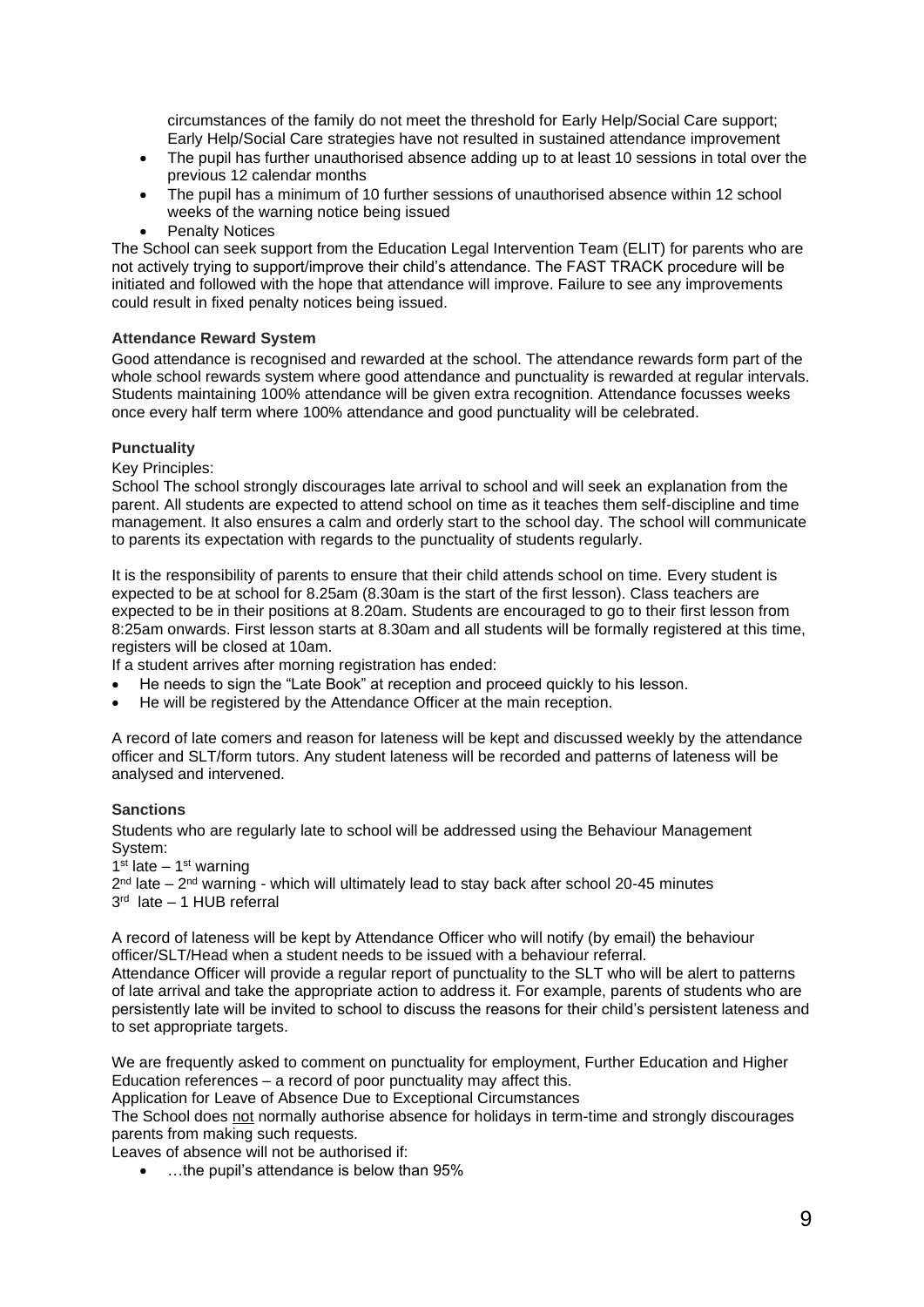- ... they are pupils in years 10 and 11
- …students are in examination periods these are shown in the school calendar issued in September
- …it is during period of year 10 work experience

# <span id="page-9-0"></span>**Leave of absence**

The school does not authorise a leave of absence during term time unless there are exceptional circumstances which warrant the leave. Each application will be considered on an individual basis. A leave of absence is granted entirely at the Head teacher's discretion.

When requesting a leave of absence, parents must complete an 'Application for Leave of Absence' form (which can be obtained from the school office) and submit it to the Attendance Officer.

- Parents must also adhere to the following:
	- All sections of the form must be completed before it is submitted.
	- The form must be received at least ten school days before the date of leave stated on the form.
	- The form must be received by the Attendance Officer before any bookings are made.
- Parents should be aware that leave of absence may not be authorised:
	- If a student's attendance record is a cause for concern,
	- If the date of leave is close to or during the school's internal assessment periods or external examination period,
	- If the date of leave is during the period of Work Experience,
	- If the school is not satisfied that the individual facts and circumstances, provided by the parent on the application form, warrant the leave.
- Where a leave of absence has been granted, the Head teacher will determine the number of days a student can be away from school. A date of return to school will be agreed upon and stipulated on the 'Application for Leave of Absence' form.
- If the student fails to return to school on the agreed date, it will result in the following:
	- Any days of absence in excess of those which were authorised by the school, will be recorded as unauthorised. The stages outlined in section 'Following Up Absences', will be taken.
	- Parents will be contacted on the first day of the unauthorised absence as explained in section 'Reporting an Absence - First Day Contact'.
- In case of a flight delay or cancellation, parents must provide valid evidence of this on the first day of their child returning to school.
- *The school cannot give retrospective approval for a leave of absence. If the parents did not apply for the leave of absence in advance, the absence will be recorded as unauthorised.*
- The school reserves the right to remove a student's name from the attendance register if he has an unauthorised absence of ten or more days beyond the agreed date for his return to school. In such circumstances, parents are expected to pay a term's fee from the 1st day of the unauthorised absence.

# **Actions to be taken for pupils whom attendance is a cause for concern**

- Absence on a certain day on a regular basis Attendance Officer who will send a letter to parents to discuss their concern.
- Too many absences on a certain day due to medical appointments Attendance Officer who will send a letter to parents to discuss their concern.
- Pupils who fail to return to school at the end of an authorised leave of absence meeting with a member of the SLT/Head will be arranged. The stages outlined in section 'Following Up Absences', will be taken.
- Pupils who go on holiday without gaining school permission:
	- recorded as 'N' in registers
	- Parents are contacted by Attendance Officer
- Pupils regularly attend school after registration is closed: pupils/parents should be reminded that punctuality is important and that attending once registration has been completed is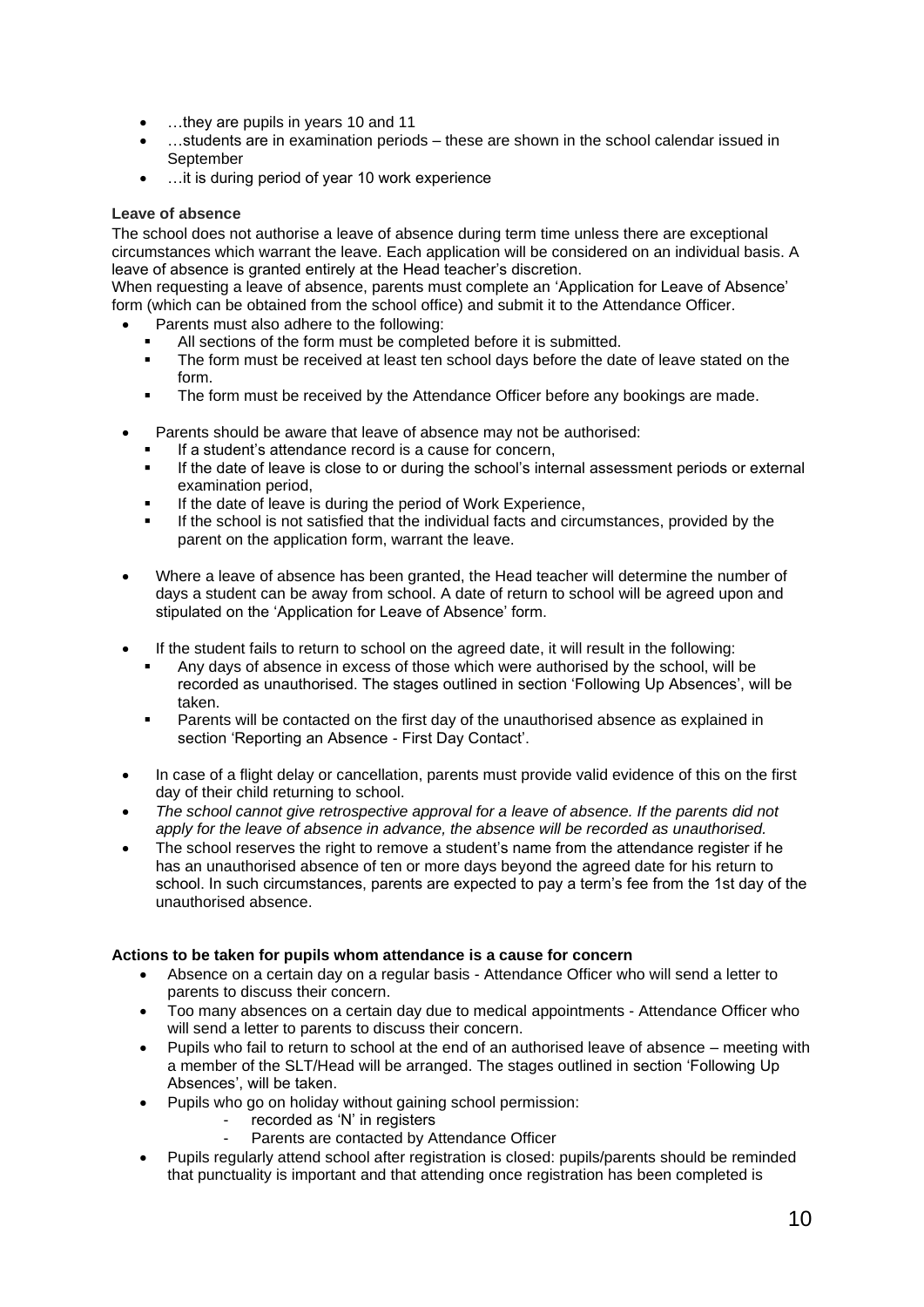marked as an unauthorised absence – pupils/parents reminded that this can affect their child's sixth form applications.

- If a pupil's attendance falls below 90% the parents are called in for a meeting with the Attendance Officer/member of SLT/Head
- If a pupil's attendance does not improve once the parents have been brought in, the parents may be asked to withdraw their child from the school.
- Any pupil who reaches 10 unauthorised absences may be removed from school roll
- Any pupil who is consistently missing lessons may be removed from school roll

#### <span id="page-10-0"></span>**Covid-19 procedures**

As part of our risk assessment pupils will have staggered entries. See the table below.

# Phased return arrangements in place for year groups

| Year           | <b>Start</b> | End    | <b>Entrance</b>      |
|----------------|--------------|--------|----------------------|
| $\overline{7}$ | 8:30am       | 4:15pm | Next to reception    |
| 8              | 8:30am       | 4:15pm | Main mosque entrance |
| $\overline{9}$ | 8:40am       | 4:30pm | Main mosque entrance |
| 10             | 8:40am       | 5:15pm | Next to reception    |
| 11             | 8:50am       | 5:30pm | Next to reception    |

Number of entrances and exits to be used is maximised

During virtual learning, the first teacher will take the register in the morning. The first afternoon teacher will take the register and the first afternoon teacher will take the register in the afternoon. The attendance officer will constantly monitor pupil attendance. Absences must be reported by teachers to the school attendance officer who will take a number of actions.

- Verify pupil is absent online
- Message parents of pupils
- Phone parents of pupils to establish whereabouts
- Encourage pupil to attend

# **Lockdown VLE Registration**

During the absence from premises during the lockdown period, the school will continue to provide its services as required by the DfE. Additionally, to packaged provisions, where possible the school will provide a special-timetable for an online schooling service through its Google Suite package in order to maintain a steady curriculum delivery as much as possible and to sustain the school's primary financial accruements. It will be compulsory upon pupils to complete all online and package set work. Where the circumstance does not deter them, it will also be compulsory upon pupils to attend all online classes. To accommodate the complications associated with the logistics of merging in-school